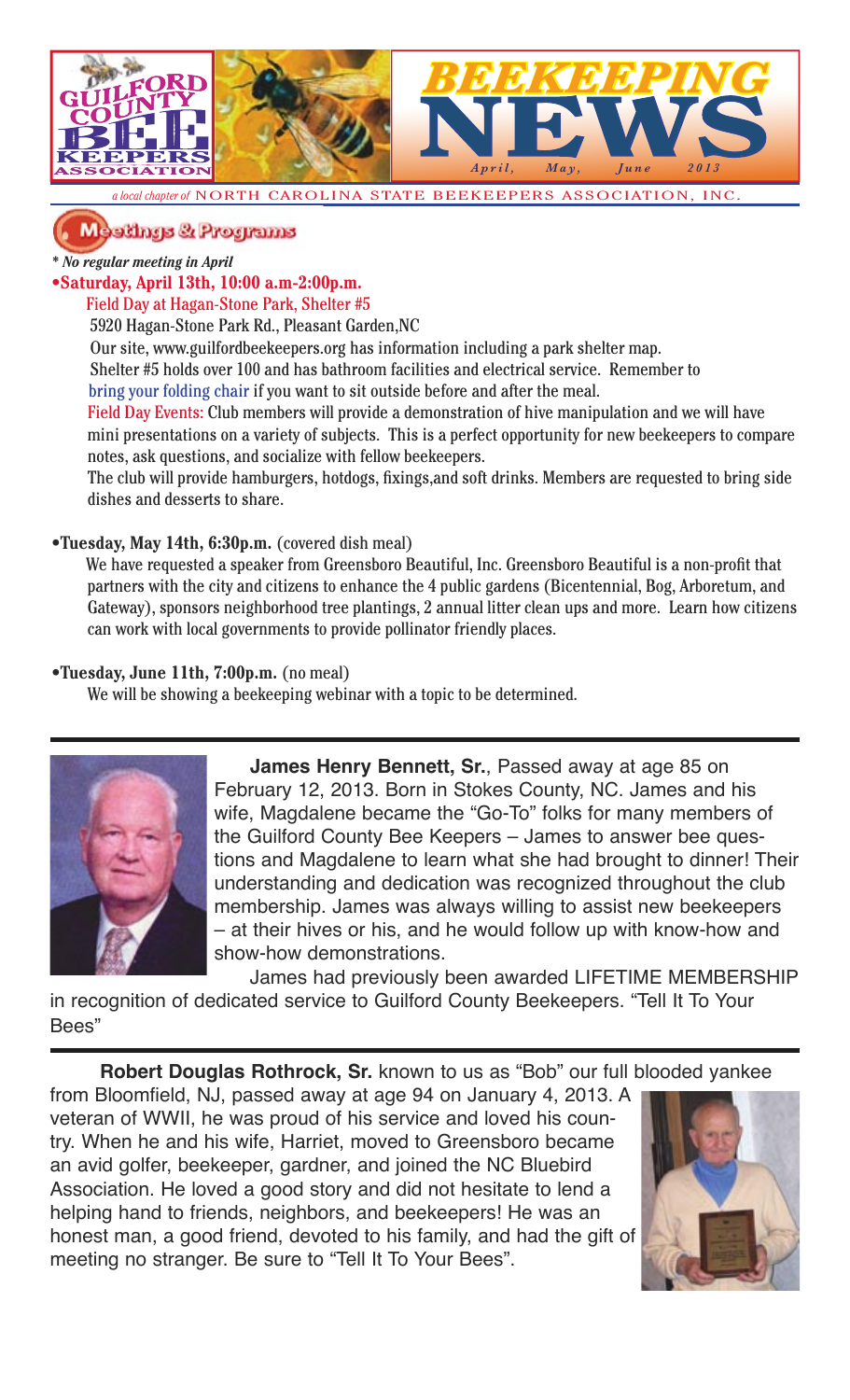



#### *HONEY, ARE YOU FOR REAL? (also look at article on next to last page)*

#### *11 February 2013*

A laser device developed in the hopes of measuring carbon on Mars may soon be used here on Earth to root out counterfeit foods – and make sure that honey, olive oil and chocolate are what they claim.

A cheap fake honey concocted from sugar would be unmasked simply by laser-scanning the carbon dioxide released from burning a few milligrams.

Seven years ago, the Rutherford Appleton Laboratory – RAL – in England embarked on a 'blue sky' space research project to develop a new laser technique for identifying isotopes in space.

Today's equipment is large, bulky and stationary. Samples of, say, polluted soil must be collected in the field, put in a flask and brought to the lab for testing – clearly unsuitable for space testing.

But the new laser 'isotope ratio-meter' from RAL Space could change that.

Thanks to its small, lightweight, robust, highly accurate lasers, the device could be sent into space to look for trace amounts of gas in very small samples.

"You take a laser, whose optical frequency or 'colour' can be continuously adjusted, beam it at a gas sample, and detect the level passing through the gas," explained Dr Damien Weidmann, Laser Spectroscopy Team Leader at RAL Space.

As the laser colour changes, the light passes straight through the sample until it reaches a particular frequency, specific to the isotopic gas, that is partially blocked.

"Each molecule, and each of its isotopic forms, has a unique fingerprint spectrum. If, on the other hand, you know what you are looking for, you can simply set the laser to the appropriate frequency."

Further, the proportions of different isotopes tells us about the history of the formation of the molecule.

"I wanted to develop this to help gather evidence as to whether or not there was life on Mars," explained Dr Weidmann, adding that methane in the martian atmosphere is not fully understood, and looking at carbon isotopic ratios can help to identify its origin.

## **Antioxidant Capacity of Honey: Potential Health Benefit**

#### D.H.M Bastps. G. R Sampaio

#### Summary

Since ancient times, honey (from Apis and other genus) has been used as a medicine for the treatment of wounds, burns, and infection. Recently, honey has been found to have other physiological properties that may positively impact nonchronic communicable diseases and are related to honey antioxidant activity. Phenolic compounds, which are present in honey in low concentration, are the major antioxidant compounds in honey, in addition to other substances such as carotenoids, enzymes, and vitamins. Several in vitro studies have demonstrated that honey has antioxidant activity. However clinical studies are few and there is not, currently, enough evidence to prove that honey ingestion may protect the human organism against oxidative stress.

 Nevertheless, the replacement of sucrose by honey is advisable, as honey contains several bioactive compounds.

> You will find this little booklet worth the read particularly if you want to go organic in working with your bees. Find it on google



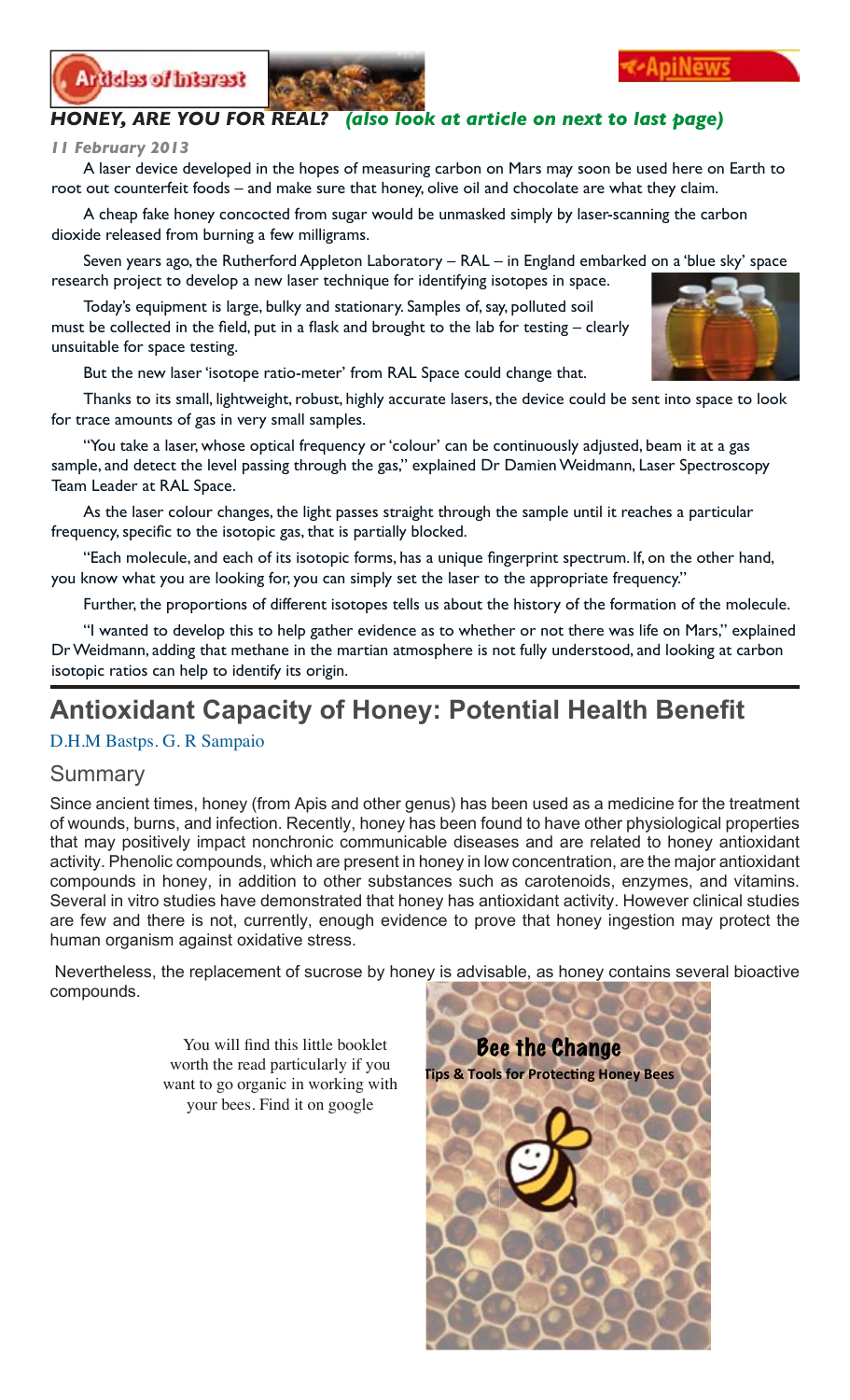

## **A Comparison of Russian and Italian Honey Bees**

*American beekeepers have been using Italian honey bees (Apis mellifera ligustica) since they were first imported to the New World in 1859. The* 

*standard German honey bee (A. m. mellifera), which had been in America for more than 200 years, was by that time ill-tempered, disease-ridden, and less suited for honey bee management. Conversely, the Italian bees* 

B*ut Italian honey bees are susceptible to two deadly parasitic mites, the tracheal mite (Acarapis woodi) and the varroa mite (Varroa destructor), which were introduced into the U.S. in 1984 and 1987, respectively. Colonies contract these mites through equipment sharing and overcrowding, and, once infested, entire colonies can succumb within one or two years. Beekeepers have relied largely on pesticides to control the mites, but many of these chemicals can contaminate the honey and beeswax in a hive. The mites also are becoming increasingly resistant to the pesticides, making the chemicals less reliable and, eventually, ineffective. The high colony mortality that accompanies these two mites is a serious concern of the bee industry today, and various types of bees are continually being examined with an eye toward finding a hardy, productive stock that can resist them.*

#### **Russian Bee Project**

Efforts to find a honey bee that is genetically resistant to the varroa and tracheal mites led researchers at the USDA Honey Bee Research Laboratory in Baton Rouge, Louisiana, to Russia. There, on the far eastern side of that vast nation, in the coastal Primorski region around Vladivostok, they found what they sought—a promising strain of Apis mellifera. These Russian bees had been exposed to varroa mites for approximately 150 years, much longer than other Apis mellifera strains had, and the researchers surmised that the Russian bees could have developed a resistance to the mites. Indeed, subsequent research has shown that these Russian bees are more than twice as resistant to varroa mites than other honey bees. Moreover, they are highly resistant to tracheal mites, the other mortal enemy of bees. Russian bees also tend to produce as much honey as standard bee stocks, if not more. A number of American queen breeders now produce Russian queens for sale. These breeders are located all across the country, but most are concentrated in the South and in California. Many of the Russian queens on the market are hybrid daughters of a breeder queen openly mated to any drone, which may come from a variety of stocks within two miles of a particular mating yard. The resulting colonies are genetic hybrids. Recent research has suggested the hybrids are only partially resistant to mites, but studies at North Carolina State University show that partial resistance is statistically significant when the hybrids are compared to Italian bees. Production of pure Russian queens can be guaranteed only by truly isolating the breeding grounds, as has been done at the USDA's bee laboratory on Grand Terre Island, 25 miles off the coast of Louisiana. Here the drone stock is also controlled.

*were and are excellent honey producers, show a gentle temperament that makes them the most popular race of honey bee in North America, have a moderately low tendency to swarm, and have a bright yellow color that makes queens easy to find.* 

**Management of Russian bees** Russian bees are quite different from standard Italian bees in several ways (Table 1): • Russian bees do not build their colony populations until pollen is available, and they shut down brood rearing when pollen is scarce. This characteristic makes them suitable in areas where the main honey and pollen flows occur later in the year, such as the mountains of North Carolina. By contrast, Italian bees maintain a large brood area and worker population regardless of environmental conditions. This trait can result in more bees than the hive can feed and may lead Italian colonies to early winter starvation. It also explains the Italian bee's tendency to rob other colonies of their honey stores.

• Russian colonies maintain active queen cells through out the brood-rearing season. In Italian colonies, the presence of queen cells is interpreted by beekeepers as an attempt to swarm (reduce overcrowding by establishing a new colony) or to supersede (kill and replace) the resident queen. This is not the case with Russian colonies, as the workers often destroy the extra queen cells before they fully develop. • Russian bees can vary in color, but they are generally darker than the Italians. Requeening Italian hives with Russian queens can be difficult, and many beekeepers lose their newly introduced Russian queens. Russian queens have a different "odor" than Italians, and parent colonies must become acclimated to this odor before they will accept the newcomers. Beekeepers who intend to go from Italian to Russian bees should requeen a colony in the fall by splitting the hive in two with the use of a double screen (see highlighted information). This will permit the odors to mix but, at the same time, prevent the workers from interacting with the new queen. The old Italian queen should be kept in the lower half, and the new Russian queen should be placed in the upper half in a cage. If a separate entrance is provided to the upper half, only young nurse bees will enter the top portion, and the older foraging bees will return to the lower hive.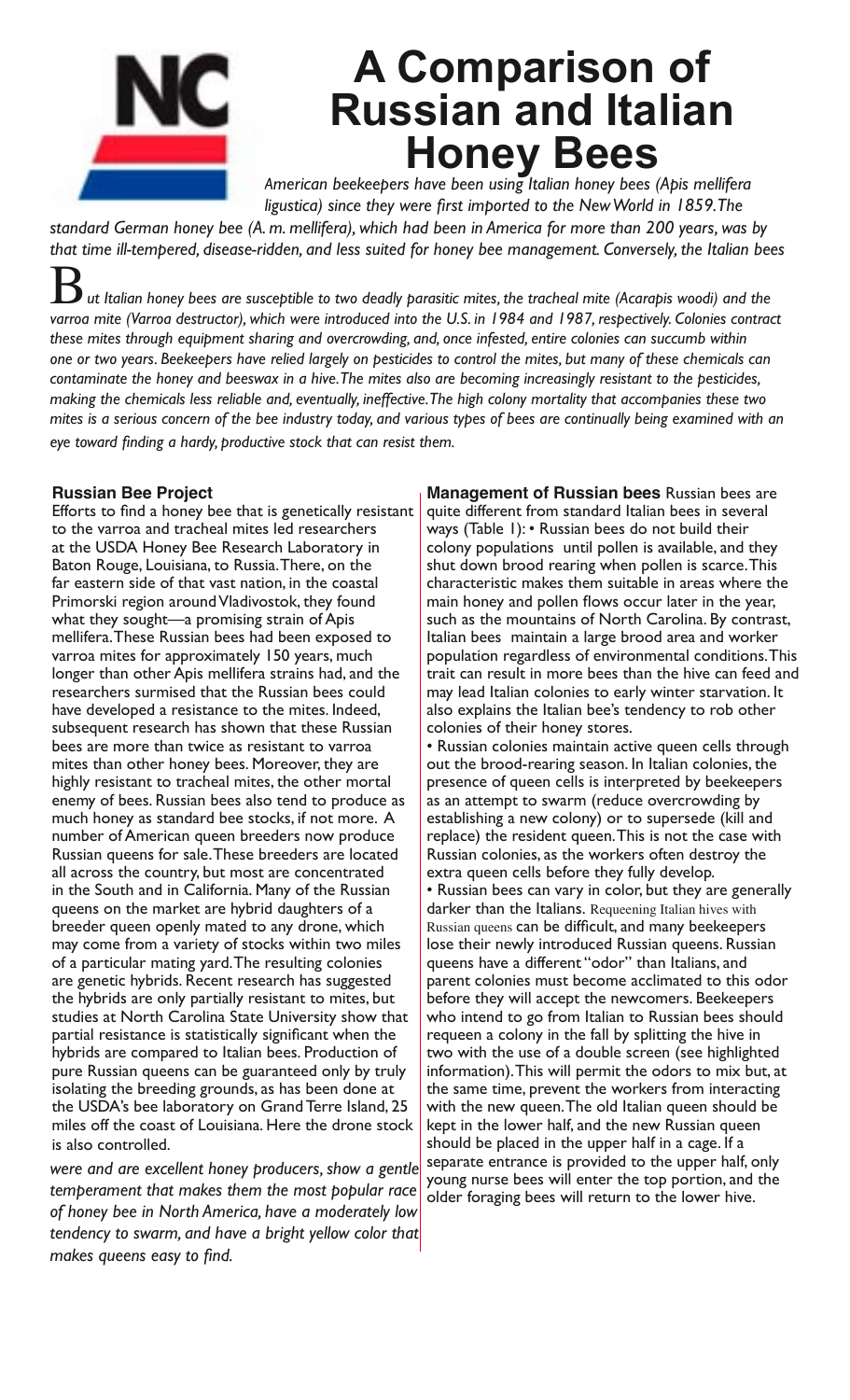#### *Table 1. A comparison of various colony characteristics of Italian and Russian honey bees*

| Characteristic        | <b>Italians</b>                                                                                                                                                                                                                          | <b>Russians</b>                             |
|-----------------------|------------------------------------------------------------------------------------------------------------------------------------------------------------------------------------------------------------------------------------------|---------------------------------------------|
| Varroa mites          | More susceptible                                                                                                                                                                                                                         | More resistant                              |
| <b>Tracheal mites</b> | More susceptible                                                                                                                                                                                                                         | Highly resistant                            |
| <b>Brood rearing</b>  | Continuous throughout the summer                                                                                                                                                                                                         | Usually only during times of pollen avail   |
| Robbing               | High                                                                                                                                                                                                                                     | Low                                         |
| Queen cells           | Only during swarming or queen replacement                                                                                                                                                                                                | Present most of the time                    |
| Pollination skills    | Small difference from Russian bees                                                                                                                                                                                                       | Small difference from Italian bees          |
| <b>Temperament</b>    | Gentle, less defensive; not likely to sting                                                                                                                                                                                              | Gentle, less defensive; not likely to sting |
| Color                 | Light                                                                                                                                                                                                                                    | Dark                                        |
|                       | <del>t</del> in the second interest of the contract of the contract of the contract of the contract of the contract of the contract of the contract of the contract of the contract of the contract of the contract of the contract of t |                                             |

The Russian queen should be released from her cage after seven to ten days and permitted to lay eggs for four weeks. During this time, the odor of the Russian queen will comingle with that of the Italian colony. If the Russian queen continues to lay eggs and is being tended by the workers, she has been accepted. After this acclimation period, the Italian queen can be removed, and the colony can be

reunited. If the workers do not accept the new queen during the four weeks of acclimation, the requeening process has failed, and the workers kill her. But the colony will still have the original Italian queen, and the entire hive will not be lost.

Hybrid bees tend to lose their initial desirable traits over subsequent generations. Because many commercial Russian bees are hybrids, the queen should be marked with paint to distinguish them from succeeding generations. If the colony contains an unmarked queen, she is probably homegrown and a second-generation hybrid and should be replaced with a new marked Russian queen as soon as possible to preserve the hive's resistance to the mites. When requeening a Russian colony with a Russian queen, it probably will not be necessary to use the extended acclimation period outlined above. Queens usually come in the mail in cages made of wood and wire-mesh. The exit hole is blocked with a hard candy-like substance that the bees must eat through to release the queen. This usually takes several days, after which the queen has acquired the colony "odor" and is readily accepted by the workers. As noted above, requeening an Italian honey bee colony with a Russian queen takes longer because of the Russian queen's very different odor. Conclusion

Russian honey bees can be a valuable tool in controlling the depredations of varroa and tracheal mites and also in reducing, but not necessarily eliminating, the need for chemical treatments to control these mites. However, the beekeeper must understand how to manage bees of this new stock properly, as they are quite different from the widely used Italian honey bees.

Suggested reading

De Guzman, L. I., T. E. Rinderer, G. T. Delatte, J. A.

Stelzer, L. Beaman, and C. Harper. (2001). An evaluation of far-eastern Russian honey bees and other methods for the control of tracheal mites. American Bee Journal, 141: 737-741.

Harris, J. W., and T. E. Rinderer. (2004). Varroa resistance of hybrid ARS Russian honey bees. American Bee Journal, 144: 797-800.

Rinderer, T. E., L. I. de Guzman, G. T. Delatte, and C. Harper. (2003). An evaluation of ARS Russian honey bees in combination with other methods for the control of varroa mites. American Bee Journal, 143: 410-413.

Rinderer, T. E., L. I. de Guzman, and C. Harper. (2004). The effects of co-mingled Russian and Italian honey bee stocks and sunny or shaded apiaries on varroa mite infestation level, worker bee population and honey production. American Bee Journal, 144: 481-485.

#### **Requeening Italian colonies with Russian queens**

*Brood rearing Continuous throughout the summer Usually only during times of pollen availability* 

The requeening procedure has frustrated many beekeepers because standard introduction techniques often are not successful when requeening Italian colonies with Russian queens, as the colonies may reject the new queens. Italian bee colonies need more time and separation to become acclimated to Russian queens. **Step 1:** Split the colony in half, with the two halves separated by a double screen.

**Step 2:** Place the old queen in the bottom half and a caged Russian queen in the upper half.

**Step 3:** Release the Russian queen from her cage after 7 to 10 days.

**Step 4:** Once the Russian queen has been accepted and has laid eggs for one month, kill the old queen, and reunite the two halves (remove the screens).

Prepared by

David R. Tarpy

Department of Entomology, North Carolina State University and

Jeffrey Lee, Commercial Beekeeper, Lee's Bees, Mebane NC

2,000 copies of this public document were printed at a cost of \$509.50 or \$0.25 per copy.

Published by NORTH CAROLINA COOPERATIVE EXTENSION SERVICE

Distributed in furtherance of the Acts of Congress of May 8 and June 30, 1914. North Carolina State University and North North Carolina A&T State University

COOPERATIVE EXTENSION

HelpingPeoplePutKnowledgetoWork



College ofAgriculture&LifeSciences NCStateUniversity SchoolofAgricultureandEnvironmentalSciences, NCA&TStateUniversity

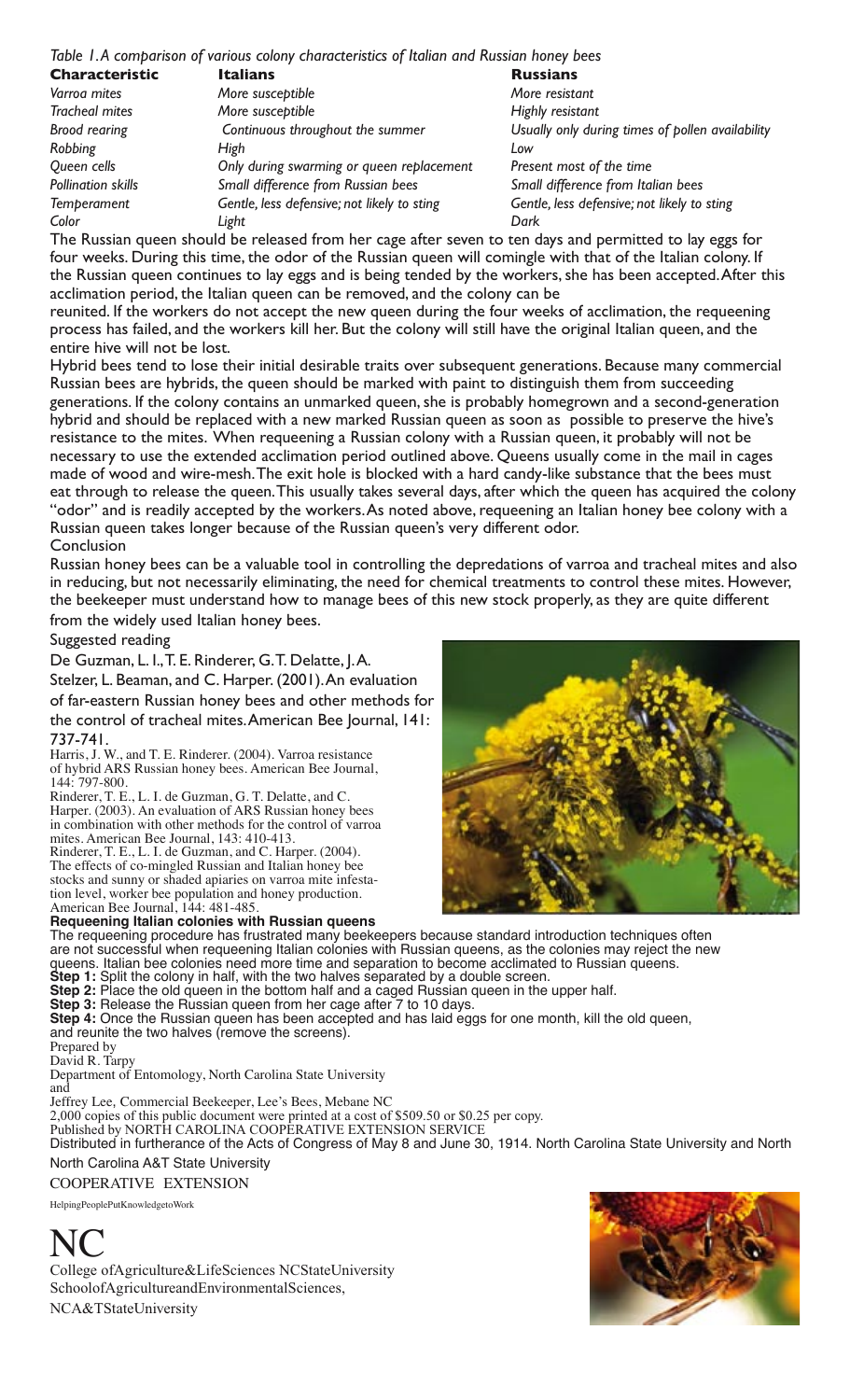## **Top 10 Genetically Modified Food Products By Diana Bocco**

*(google: Top 10 genetically modified food products/discovery channel for full listing)*

- Like humans, all organisms have genetic material. When scientists alter genetic material, or DNA, it's called genetic modification (GM). Genetically modifying foods or food crops can enhance taste and quality, increase nutrients or improve resistance to pests and disease. In some cases, GM foods help conserve natural resources, because the altered version might require less water or energy for processing. The first genetically modified food to reach our tables was the Flavr Savr tomato. Grown in California, the Flavr Savr tomato received Food and Drug Administration approval in 1994, after two years of testing and assessment. Mounting costs made the crop unprofitable, however, and production ceased in 1997. Creation of the Flavr Savr opened the doors for other GM foods to make their way into our kitchens.
- In the U.S., genetic modification has expanded into almost every area of food production. Scientists can introduce some sort of modification into the genes of crops, dairy products and animals. For example, ranchers and dairy farmers normally feed cattle a GM diet, which is in turn passed on to you when you drink milk or eat beef. Do you need to worry about what's on your family's dinner table? And are there some surprising benefits to GM foods? As you'll see, this subject is one hot potato. This won't hurt a bit. As corny as it sounds, genetically modified foods have upset the apple cart. Science can alter foods to add desired qualities, but who's to say it's safe? *(There are 8 pages of these with explanations}*

*For even more surprises move on to see herbicides and pesticides!*

## Beekeeper uses combination of ingredients to maintain bee health<sub>ByMatthew Weaver</sub>

Capital Press

MILTON-FREEWATER, Ore. -- An Oregon beekeeper says he has found success using a combination of natural ingredients to maintain his bees' health. Jeff LeFore, 44, is part of LeFore's Farm-Fresh Honey, with locations in Milton-Freewater, Ore., Big Timber, Mont., Rappelje, Mont., and Lodgegrass, Mont. LeFore developed a combination of 14 all-natural ingredients that he uses to keep his hives going.

"It's not extremely scientific, but all I know is what we developed works," he said. David Wick runs BVS, Inc., a virus detection laboratory in Florence, Mont., using rapid-detection technology. He screens bees for naturally occurring viruses.

Over time, when people apply essential oil products, it seems to affect bees' immune system, improving bee health and productivity, Wick said. That could translate to improved economics for commercial beekeepers. "In my opinion, it appears to be a cost-effective method of maintaining bee health," he said.

Wick is analyzing the impacts of LeFore's product on bee health. He credits LeFore with having a well-refined formula. "The school of hard knocks has probably applied very well with what Jeff has done," he said. "The people that use it have great results."

About 14 years ago, LeFore's family operation had trouble with the fungal disease chalkbrood. Fungicides didn't work, so LeFore started experimenting with different combinations of natural compounds with antifungal, antiviral and antibacterial properties. "Everybody was losing 20 to 75 or 80 percent of their bees in the winter time," LeFore said. "Our losses have always stayed in the 7 to 8 percent range. This year it was less than 3 percent as a death rate through the winter."

LeFore believes the medication reduces nosema, virus and bacteria levels in the hive and slows down Varroa mite reproduction. The mites transfer viruses and bacteria from one bee to another. "I don't make any claims -- this is what works for us, and there's 26,000 hives of bees that have been running five generations now," he said. Wick agrees essential oils are not a cure for any diseases the bees may be carrying, but work as a proactive, preventative measure.

LeFore doesn't advertise or sell in stores, preferring to let beekeepers spread the word about their experiences with the product. He sells about 500,000 packets each year, mostly to repeat customers. Packets are applied three times a year, twice in the spring and once in the fall. LeFore said he doesn't have licensing plans for the medication. Nor does he particularly want to see the industry overcome all of its adversity, which he admits is a controversial opinion.

For years, the beekeeping industry struggled to make a living when keeping the bees alive was easy, LeFore said. Today, prices are higher because keeping them healthy is difficult. "You don't have to be perfect in this business to make money, you just have to be better than average," he said. "If you can keep more than half of your bees alive, you will still make more money in today's marketplace than you did with all your bees eight years ago."

Information

Contact Jeff LeFore via email at jefflefore@gmail.com NOTE: This is not an endorsement...for your information only...editor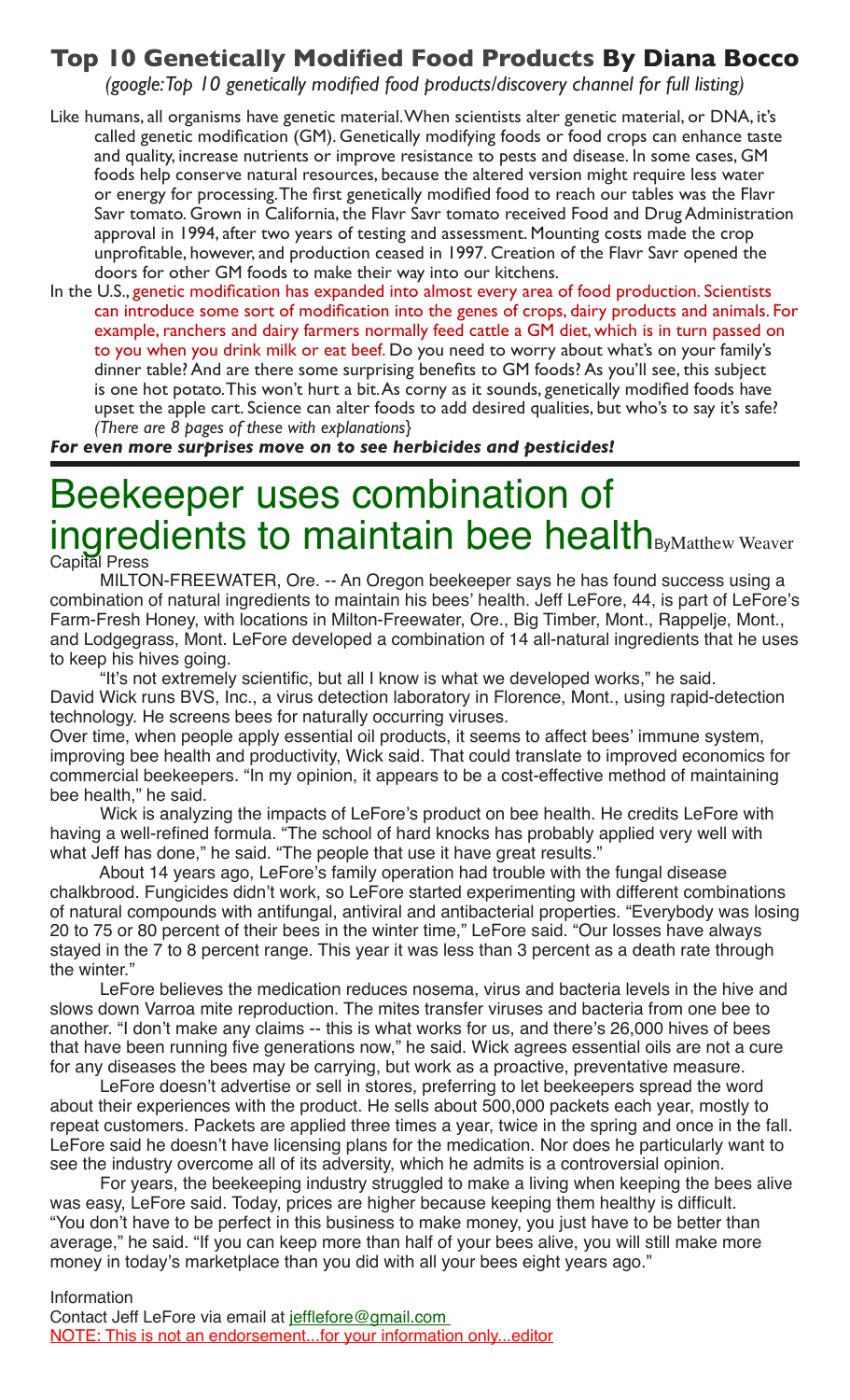## *\*check out:*ARE THE NEONICOTINOIDS YOU ARE USING IN YOUR GARDEN KILLING YOUR BEES?

\*The Xerces Society has just released the report, Are Neonicotinoids Killing Bees? A Review of Research into the Effects of Neonicotinoid Insecticides on Bees with Reconmendations for Action *\*check out:* **GreenBeehives.com** for supplies & advice on NO POISON beekeeping

## *\*check out:* USA- HONEY WITHOUT POLLEN MEANS HONEY ENTERED ILLEGALLY IN THE COUNTRY?

### Tuesday, 12 March 2013 11:14 Written by Analia Manriquez

Here is a list of the honey tested by Food Safety News that showed no traces of pollen. Analysis showed that the absence of pollen was consistent regardless of the size of the jar. In some cases, the stores where the honey was purchased are not listed because the same brands can be found in many different outlets.

- □ American Choice Clover Honey
- □ Archer Farms Orange Blossom Honey
- □ Archer Farms Organic Classic Honey
- $\Box$  Busy Bee Organic Honey
- $\Box$  Busy Bee, Pure Clover Honey
- $\Box$  CVS Honey
- □ Fred Meyer Clover Honey
- $\Box$  Full Circle Pure Honey
- $\Box$  Giant Eagle Clover Honey
- $\Box$  GE Clover Honey
- $\Box$  Great Value, Clover Honey
- □ Haggen Honey, Natural & Pure
- □ HT Traders Tupelo Honey
- $\Box$  Kroger Pure Clover Honey
- $\Box$  Market Pantry Pure Honey
- $\Box$  Mel-o 100 % Pure Honey
- □ Natural Sue Bee Clover Honey
- □ Naturally Preferred Fireweed Honey
- $\Box$  Rite Aid Honey
- $\Box$  Safeway Clover Honey
- $\Box$  Silver Bow Pure Honey
- □ Stop and Shop Clove Honey
- $\Box$  Sue Bee Clover Honey
- $\Box$  Thrifty Bee Honey
- $\Box$  Valutime Honey
- $\Box$  Walgreen MEL-O honey
- □ Western Family Clover Honey
- $\Box$  Wegman Clover Honey
- $\Box$  Winnie the Pooh, Pure Clover